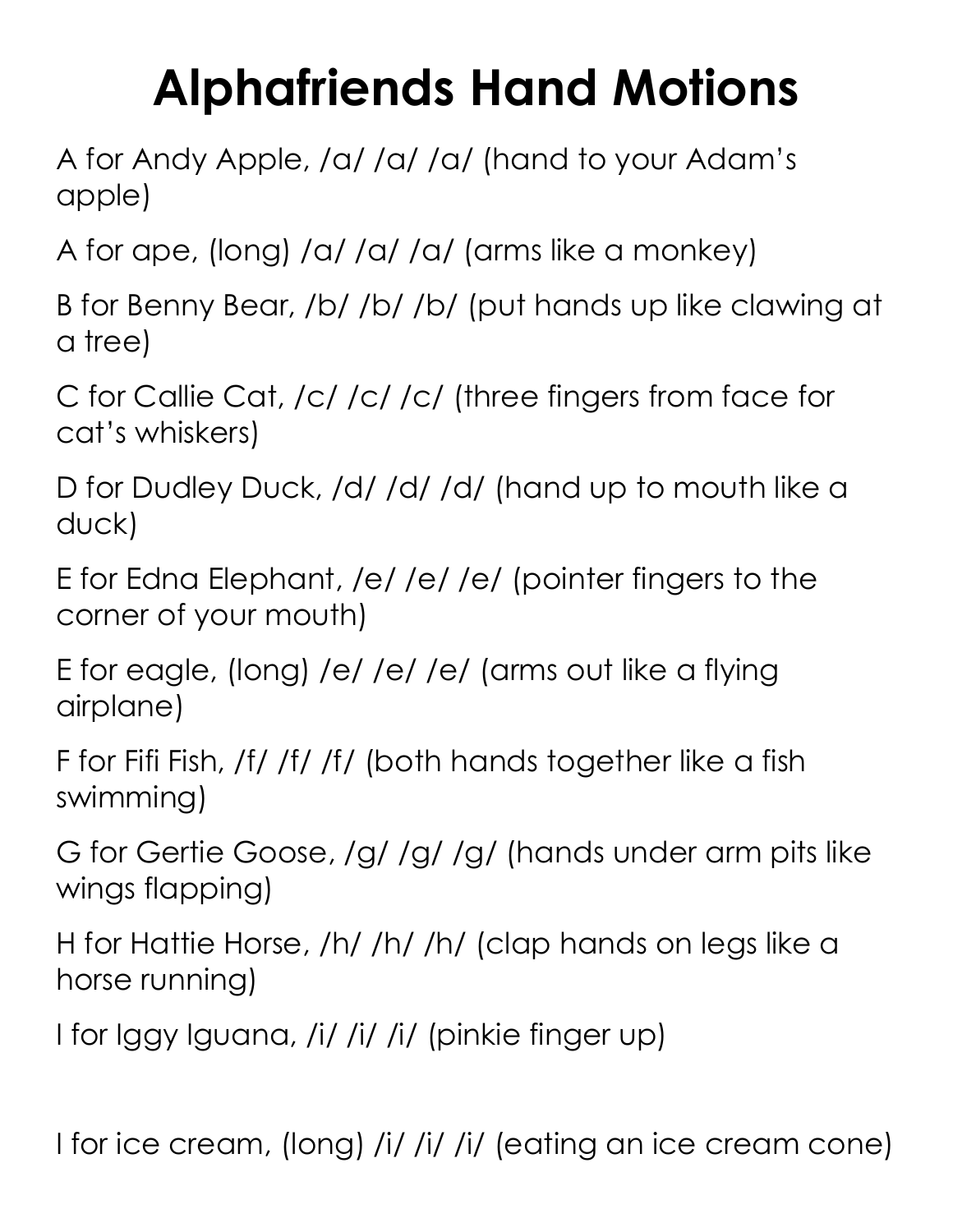J for Jumping Jill, /j/ /j/ /j/ (jumping rope in place)

K for Keely Kangaroo, /k/ /k/ /k/ (hands up by chest bouncing in place like a kangaroo)

L for Larry Lion, /l/ /l/ /l/ (one hand like a roaring lion)

M for Mimi Mouse, /m/ /m/ /m/ (holding one hand up to mouth-eating cheese)

N for Nyle Noodle, /n/ /n/ /n/ (curly noodle coming up from your mouth)

O for Ozzie Octopus, /o/ /o/ /o/ (draw circle around your mouth)

O for oval, (long) /o/ /o/ /o/ (drawing an oval in the air)

P for Pippa Pig, /p/ /p/ /p/ (use your finger to pucker your nose up)

Q for Queenie Queen, /q/ /q/ /q/ (putting a crown on your head sassy)

R for Reggie Rooster, /r/ /r/ /r/ (head going forward and back like a rooster walking)

S for Sammy Seal, /s/ /s/ /s/ (clap hands like a seal)

T for Tiggy Tiger, /t/ /t/ /t/ (lifting weights above your head)

U for Umbie Umbrella, /u/ /u/ /u/ (push arms up in the air)

U for unicorn, (long) /u/ /u/ /u/ (hand on head like a pointed unicorn)

V for Vinny Volcano, /v/ /v/ /v/ (hands like a spouting